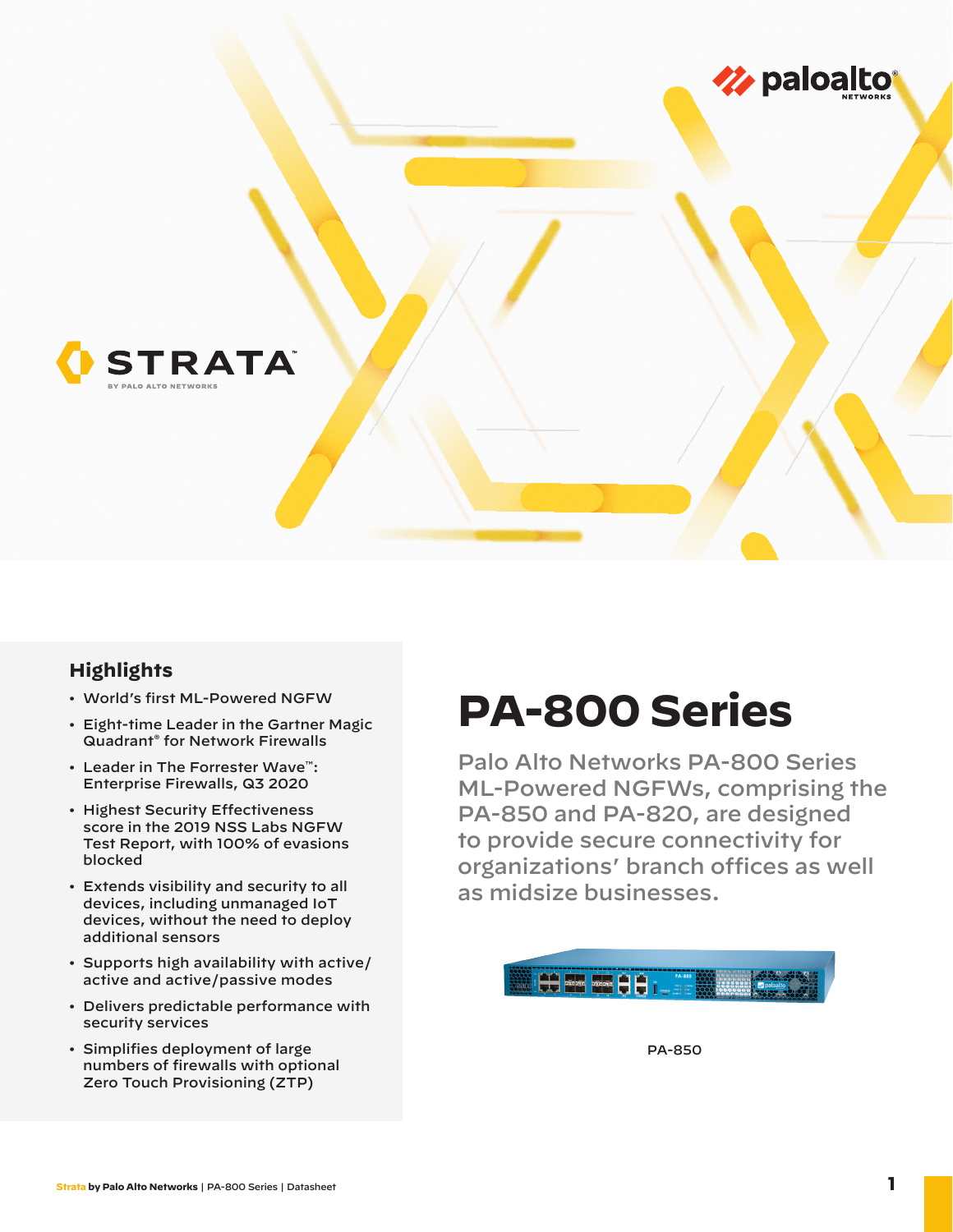

The controlling element of the PA-800 Series is PAN-OS®, the same software that runs all Palo Alto Networks Next-Generation Firewalls. PAN-OS natively classifies all traffic, inclusive of applications, threats, and content, and then ties that traffic to the user regardless of location or device type. The application, content, and user—in other words, the elements that run your business—then serve as the basis of your security policies, resulting in improved security posture and reduced incident response time.

# **Key Security and Connectivity Features**

#### **ML-Powered Next-Generation Firewall**

- Embeds machine learning (ML) in the core of the firewall to provide inline signatureless attack prevention for filebased attacks while identifying and immediately stopping never-before-seen phishing attempts.
- Leverages cloud-based ML processes to push zero-delay signatures and instructions back to the NGFW.
- Uses behavioral analysis to detect internet of things (IoT) devices and make policy recommendations; clouddelivered and natively integrated service on the NGFW.
- Automates policy recommendations that save time and reduce the chance of human error.

#### **Identifies and categorizes all applications, on all ports, all the time, with full Layer 7 inspection**

- Identifies the applications traversing your network irrespective of port, protocol, evasive techniques, or encryption (TLS/SSL).
- Uses the application, not the port, as the basis for all your safe enablement policy decisions: allow, deny, schedule, inspect, and apply traffic-shaping.
- Offers the ability to create custom App-IDs for proprietary applications or request App-ID development for new applications from Palo Alto Networks.
- Identifies all payload data within the application, such as files and data patterns, to block malicious files and thwart data exfiltration attempts.
- Creates standard and customized application usage reports, including software-as-a-service (SaaS) reports that provide insight into all SaaS traffic—sanctioned and unsanctioned—on your network.
- Enables safe migration of legacy Layer 4 rule sets to App-ID-based rules with built-in Policy Optimizer, giving you a rule set that is more secure and easier to manage.

#### **Enforces security for users at any location, on any device, while adapting policy in response to user activity**

- Enables visibility, security policies, reporting, and forensics based on users and groups—not just IP addresses.
- Easily integrates with a wide range of repositories to leverage user information: wireless LAN controllers, VPNs, directory servers, SIEMs, proxies, and more.
- Allows you to define Dynamic User Groups (DUGs) on the firewall to take time-bound security actions without waiting for changes to be applied to user directories.
- Applies consistent policies irrespective of users' locations (office, home, travel, etc.) and devices (iOS and Android® mobile devices, macOS®, Windows®, Linux desktops, laptops; Citrix and Microsoft VDI and Terminal Servers).
- Prevents corporate credentials from leaking to third-party websites, and prevents reuse of stolen credentials by enabling multi-factor authentication (MFA) at the network layer for any application, without any application changes.
- Provides dynamic security actions based on user behavior to restrict suspicious or malicious users.

#### **Prevents malicious activity concealed in encrypted traffic**

- Inspects and applies policy to TLS/SSL-encrypted traffic, both inbound and outbound, including for traffic that uses TLS 1.3 and HTTP/2.
- Offers rich visibility into TLS traffic, such as amount of encrypted traffic, TLS/SSL versions, cipher suites, and more, without decrypting.
- Enables control over use of legacy TLS protocols, insecure ciphers, and incorrectly configured certs to mitigate risks.
- Facilitates easy deployment of decryption and lets you use built-in logs to troubleshoot issues, such as applications with pinned certs.
- Lets you enable or disable decryption flexibly based on URL category and source and destination zone, address, user, user group, device, and port, for privacy and regulatory compliance purposes.
- Allows you to create a copy of decrypted traffic from the firewall (i.e., decryption mirroring) and send it to traffic collection tools for forensics, historical purposes, or data loss prevention (DLP).

#### **Extends native protection across all attack vectors with cloud-delivered security subscriptions**

- **Threat Prevention**—inspects all traffic to automatically block known vulnerabilities, malware, vulnerability exploits, spyware, command and control (C2), and custom intrusion prevention system (IPS) signatures.
- **WildFire® malware prevention**—unifies inline machine learning protection with robust cloud-based analysis to instantly prevent new threats in real time as well as discover and remediate evasive threats faster than ever.
- **URL Filtering**—prevents access to malicious sites and protects users against web-based threats, including credential phishing attacks.
- **DNS Security**—detects and blocks known and unknown threats over DNS (including data exfiltration via DNS tunneling), prevents attackers from bypassing security measures, and eliminates the need for independent tools or changes to DNS routing.
- **IoT Security**—discovers all unmanaged devices in your network quickly and accurately with ML, without the need to deploy additional sensors. Identifies risks and vulnerabilities, prevents known and unknown threats, provides risk-based policy recommendations, and automates enforcement.

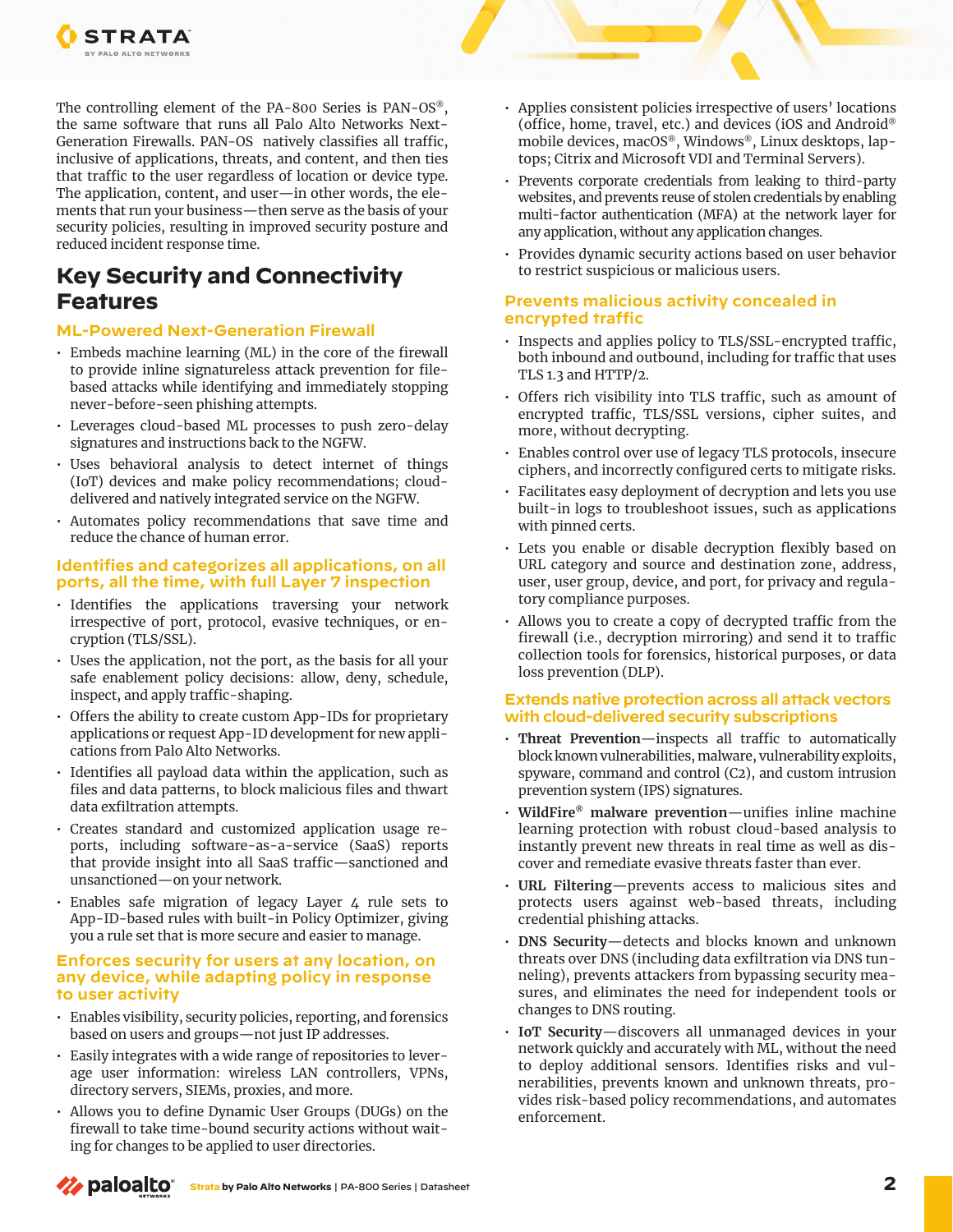#### **Delivers a unique approach to packet processing with Single-Pass Architecture**

- Performs networking, policy lookup, application and decoding, and signature matching—for any and all threats and content—in a single pass. This significantly reduces the amount of processing overhead required to perform multiple functions in one security device.
- Enables consistent and predictable performance when security subscriptions are enabled.
- Avoids introducing latency by scanning traffic for all signatures in a single pass, using stream-based, uniform signature matching.

| Table 1: PA-800 Series Performance and Capacities'                |                |                        |
|-------------------------------------------------------------------|----------------|------------------------|
|                                                                   | <b>PA-850</b>  | <b>PA-820</b>          |
| Firewall throughput<br>(HTTP/appmix)†                             | $2.1/2.1$ Gbps | $1.8/1.6$ Gbps         |
| <b>Threat Prevention</b><br>throughput (HTTP/appmix) <sup>†</sup> | $1.0/1.2$ Gbps | 850/900<br><b>Mbps</b> |
| IPsec VPN throughput <sup>§</sup>                                 | 1.6 Gbps       | 1.3 Gbps               |
| New sessions per second <sup>11</sup>                             | 13,000         | 8,600                  |
| <b>Max sessions</b>                                               | 192,000        | 128,000                |

\* Results were measured on PAN-OS 10.0.

- † Firewall throughput is measured with App-ID and logging enabled, using 64 KB HTTP/appmix transactions.
- ‡ Threat Prevention throughput is measured with App-ID, IPS, antivirus, antispyware, WildFire, file blocking, and logging enabled, utilizing 64 KB HTTP/appmix transactions.
- § IPsec VPN throughput is measured with 64 KB HTTP transactions and logging enabled.
- || New sessions per second is measured with application override utilizing 1 byte HTTP transactions.

PA-800 Series ML-Powered NGFWs support a wide range of networking features that enable you to more easily integrate our security features into your existing network.

### **Table 2: PA-800 Series Networking Features**

#### **Interface Modes**

L2, L3, tap, virtual wire (transparent mode)

OSPFv2/v3 with graceful restart, BGP with graceful restart, RIP, static routing

Policy-based forwarding

Point-to-Point Protocol over Ethernet (PPPoE)

Multicast: PIM-SM, PIM-SSM, IGMP v1, v2, and v3

Path quality measurement (jitter, packet loss, latency)

Initial path selection (PBF)

Dynamic path change

#### **Enables SD-WAN functionality**

- Allows you to easily adopt SD-WAN by simply enabling it on your existing firewalls.
- Enables you to safely implement SD-WAN, which is natively integrated with our industry-leading security.
- Delivers an exceptional end user experience by minimizing latency, jitter, and packet loss.

# **Table 2: PA-800 Series Networking Features (cont.)**

L2, L3, tap, virtual wire (transparent mode)

Features: App-ID, User-ID, Content-ID, WildFire, and SSL Decryption

SLAAC

#### **IPsec VPN**

Key exchange: manual key, IKEv1, and IKEv2 (pre-shared key, certificate-based authentication)

Encryption: 3DES, AES (128-bit, 192-bit, 256-bit)

Authentication: MD5, SHA-1, SHA-256, SHA-384, SHA-512

#### **VLANs**

802.1Q VLAN tags per device/per interface: 4,094/4,094

Aggregate interfaces (802.3ad), LACP

#### **Network Address Translation**

NAT modes (IPv4): static IP, dynamic IP, dynamic IP and port (port address translation)

**High Availability**

#### NAT64, NPTv6

Additional NAT features: dynamic IP reservation, tunable dynamic IP and port oversubscription

Modes: active/active, active/passive

Failure detection: path monitoring, interface monitoring

**Zero Touch Provisioning (ZTP)**

Available with -ZTP SKUs (PA-850-ZTP, PA-820-ZTP) Requires Panorama 9.1.3 or higher